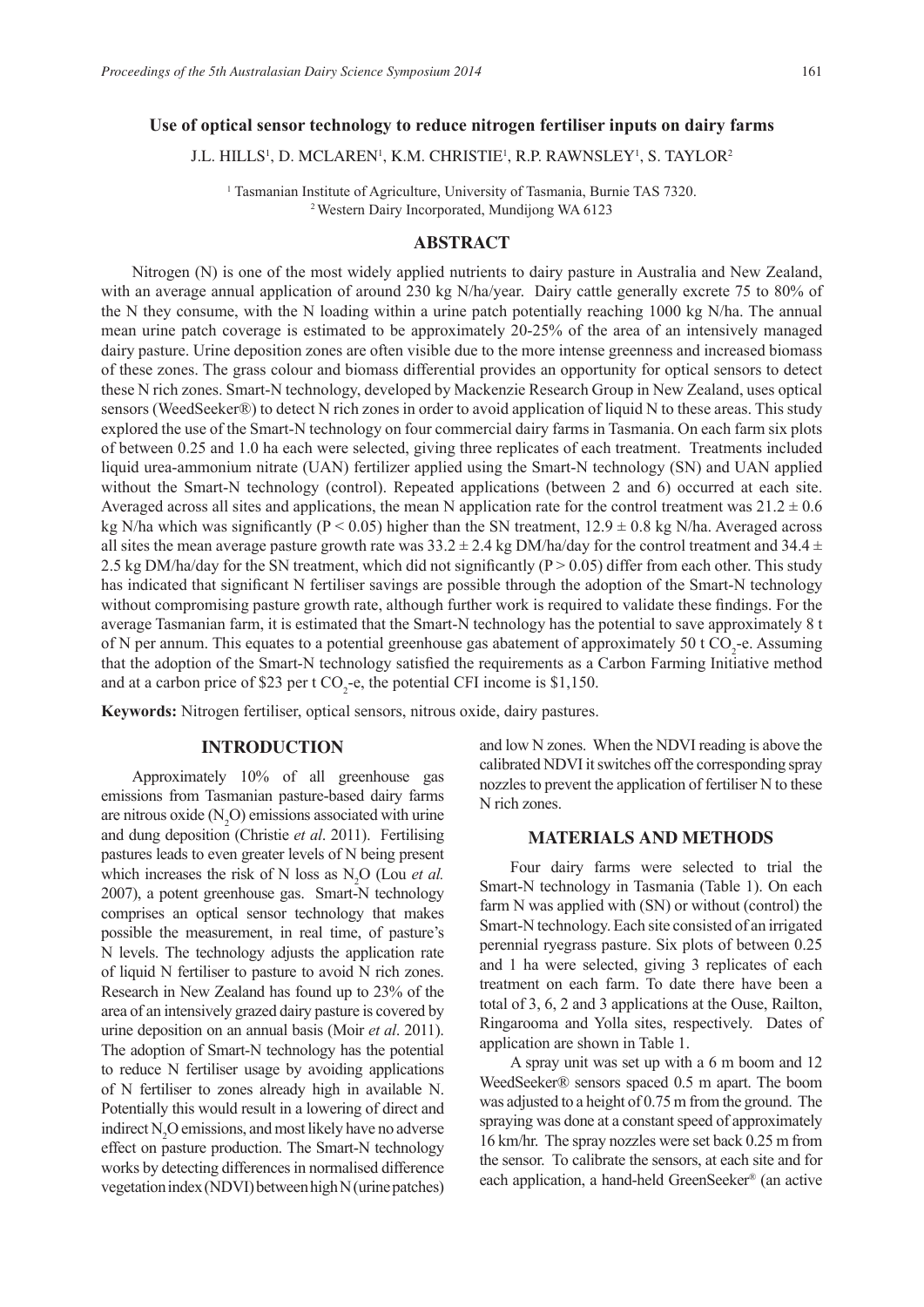| <b>Site</b> | Location            | <b>Application Dates</b>                                                                   |
|-------------|---------------------|--------------------------------------------------------------------------------------------|
| Ouse        | Southern Tasmania   | $03/06/13$ (1), $10/01/14$ (2), $17/02/14$ (3),                                            |
| Railton     | North West Tasmania | $13/03/13$ (1), 04/04/13 (2), 19/06/13 (3), 14/01/14 (4),<br>$03/02/14$ (5), 24/03/14 (6), |
| Ringarooma  | North East Tasmania | $11/02/14$ (1), $18/03/14$ (2),                                                            |
| Yolla       | North West Tasmania | $10/12/13$ (1), $30/02/14$ (2), $25/03/14$ (3),                                            |

**Table 1:** Sites selected for testing the Smart-N technology in Tasmania

optical sensor that provides an NDVI value based on the amount of red and near infa-red light emitted and reflected back to the sensor) was used to determine the NDVI reading of the background pasture and the urine patches in the paddock. The boom was then calibrated using a material with a known NDVI reading placed beneath the sensors and the calibration setting was adjusted to a reading close to the lowest detected urine patch NDVI reading.

The N source for the trial was urea ammonium nitrogen (UAN), containing 42.5% nitrogen w/v. The target application rate for the control treatment was 20 kg N/ha at each application for all sites except Ouse where the target rate was 30 kg N/ha. The N was applied at a volume rate of 100 L/ha. Typically N was applied shortly after grazing (this depended on the length of the grazing round but was typically about 10-15 days after grazing), with at least 10 days between N application and the next grazing event. For each N application, the quantity of N applied was determined with a flow meter linked to a Trimble® CFX 750 ™ GPS control unit using RangePoint™ RTX™ correction. The application speed was also determined using the Trimble® GPS unit. Pasture

growth was measured at each site using a calibrated rising plate meter. Urine patches were included in the measurement of pasture growth. A minimum of 100 readings were collected for each treatment plot (6 treatment plots at each site) following a 'W' transect. An assessment occurred immediately after applying N to the pasture (post N) and again just prior to the pasture being grazed (pre grazing).

For each site the pasture growth rate and N application data was pooled and the study was analysed as a two way factorial ANOVA (treatment x site with replication) using IBM SPSS Statistics for Windows, Version 22.0.0 (Armonk, NY: IBM Corp).

#### **RESULTS**

Averaged across all sites and applications, the mean N application rate for the control treatment was  $21.2 \pm 0.6$  kg N/ha which was higher (P<0.05) than the SN treatment,  $12.9 \pm 0.8$  kg N/ha (Figure 1). Averaged across all sites the mean pasture growth rate was  $33.2 \pm$ 2.4 kg DM/ha.day for the control treatment and  $34.4 \pm$ 2.5 kg DM/ha.day for the SN treatment, which were not significantly different  $(P>0.05)$  to each other (Figure 1).



**Figure 1:** The mean N application rate (kg N/ha) with Smart-N (SN, open bars) and without SN (control, shaded bars) and the mean measured growth rate (kg DM/ha.day) for the control (open triangles) and SN (shaded triangles) treatments for each of the four sites for each application. Standard error of means shown as error bars.